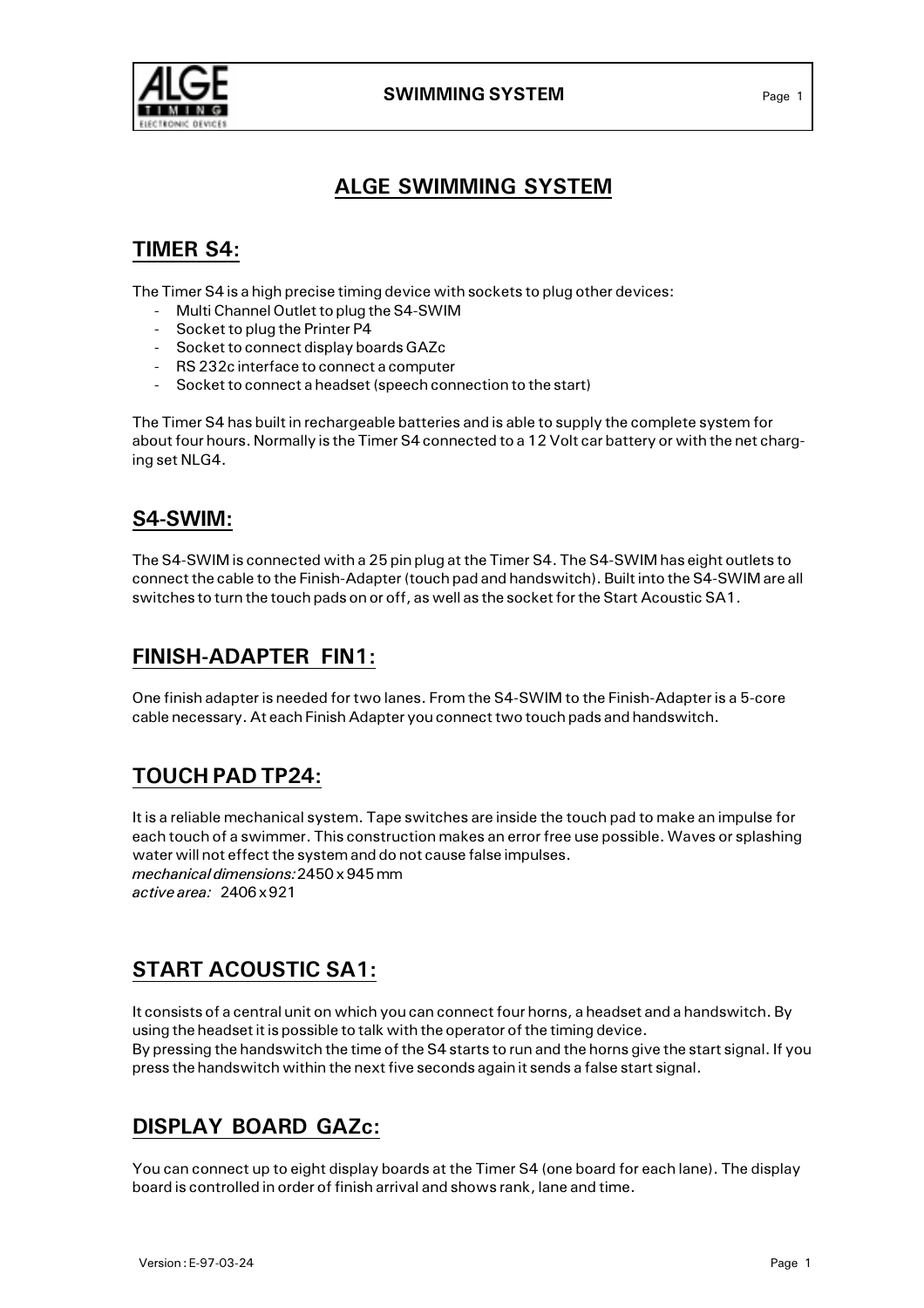



# Installation of the ALGE Swimming System

## Description of the installation:

For a swimming system you need the following devices (this system can have certain upgrades):

- 1 Timer S4
- 1 Printer P4
- 1 Net Charging Set NLG4
- 1 S4-SWIM
- x Finish Adapter FIN1
- x Touch Pad TP24
- x Handswitch (manual times)
- 1 Start Acoustic SA1
- x Start Loudspeaker
- 2 Headset Q34
- 1 Start Handswitch Cable Set
- x Display Board GAZc

x .... Amount depending on the amount of lanes and if installed single sided or double sided.

#### Timer S4 - Printer P4:

Plug 5-pin plug from Printer P4 at Timer S4 (socket "printer")

#### Timer S4 - S4-SWIM:

Connect 25-pin plug at socket "multi channel" (22) at Timer S4

#### S4-SWIM - Start autistic SA1:

Connect S4-SWIM (socket "start") and Start Acoustic SA1 (socket "A" or "B") with cable 004.

#### S4-SWIM - Finish-Adapter FIN1:

Connect S4-SWIM and Finish-Adapter with cable 078. Cable 078 has after the cable number always the cable length written. All four cables have a different length. You have to take care that the shortest cable is connected with the closest FIN1, and so on. At the S4-SWIM you have to connect the cable 078 that the numbers  $1+2$ ,  $3+4$ ,  $5+6$ ,  $7+8$  agree with the actual lanes.

#### Finish-Adapter FIN1:

Connect touch pad at finish adapter (red banana socket "TOUCH PAD"). Connect handswitch at finish adapter (blue banana socket "TOUCH PAD"). Attention: Connect on the left side only touch pads and handswitches of lane 1, 3, 5 and 7, and on the right side only for lane 2, 4, 6 and 8.

#### Start acoustic SA1:

Connect a loudspeaker at the SA1 (socket "SPEAKER"). The second loudspeaker is connected on the first, etc.

Connect the start handswitch on one of the green/black banana sockets.

Connect the headset on the socket with the headset symbol.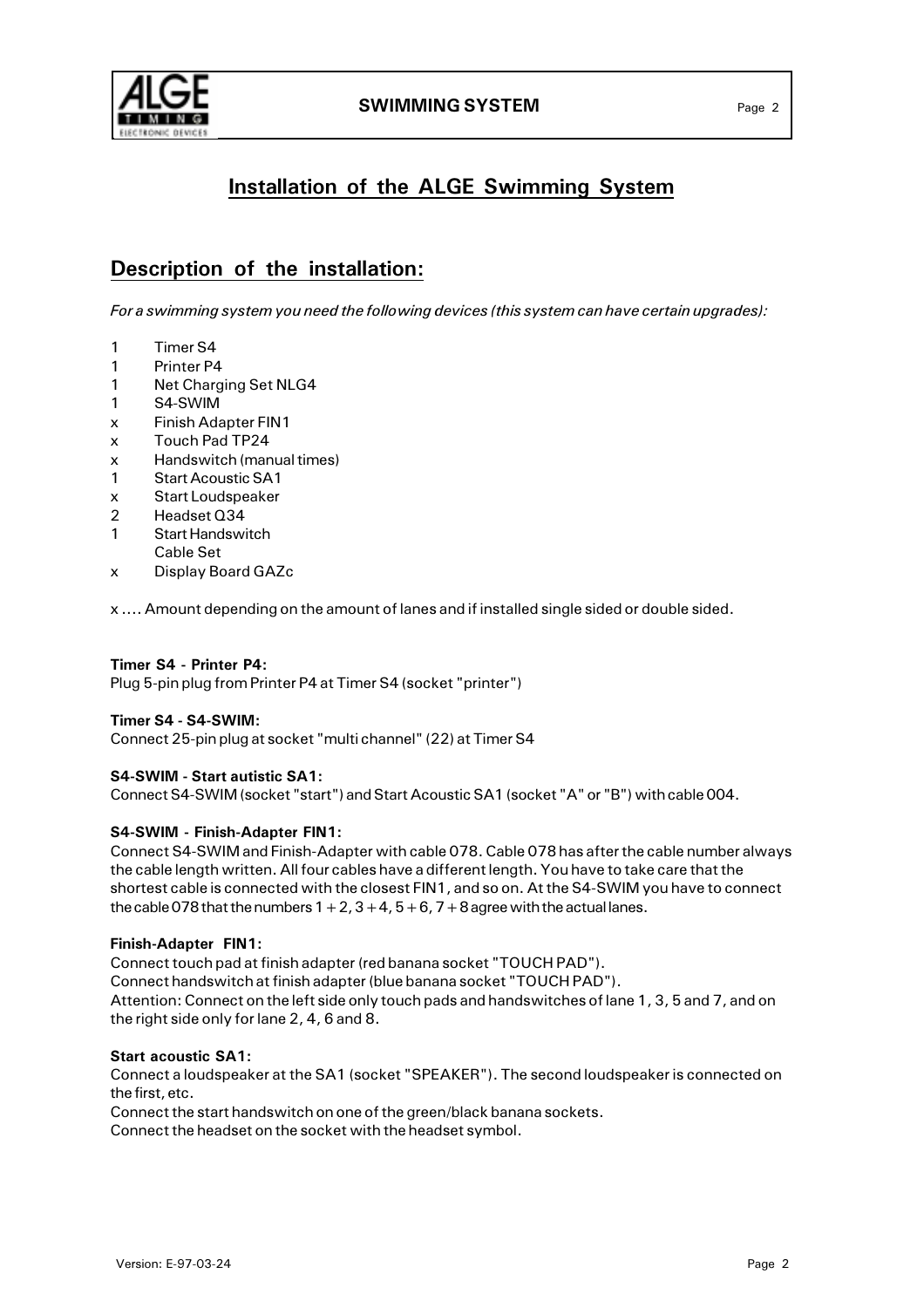





| Diameter of conduces between starting blocks:                 | $5 \text{ cm}$ |
|---------------------------------------------------------------|----------------|
| Diameter of conduces between Timing Room and starting blocks: | 10cm           |
| Diameter of conduces between Timing Room and display board:   | 5cm            |

If you do not use ALGE starting blocks you need for the fix installation FIN1. We recomend to mount the FIN1 in a box that you can lock. You need always one FIN1 for two lanes.

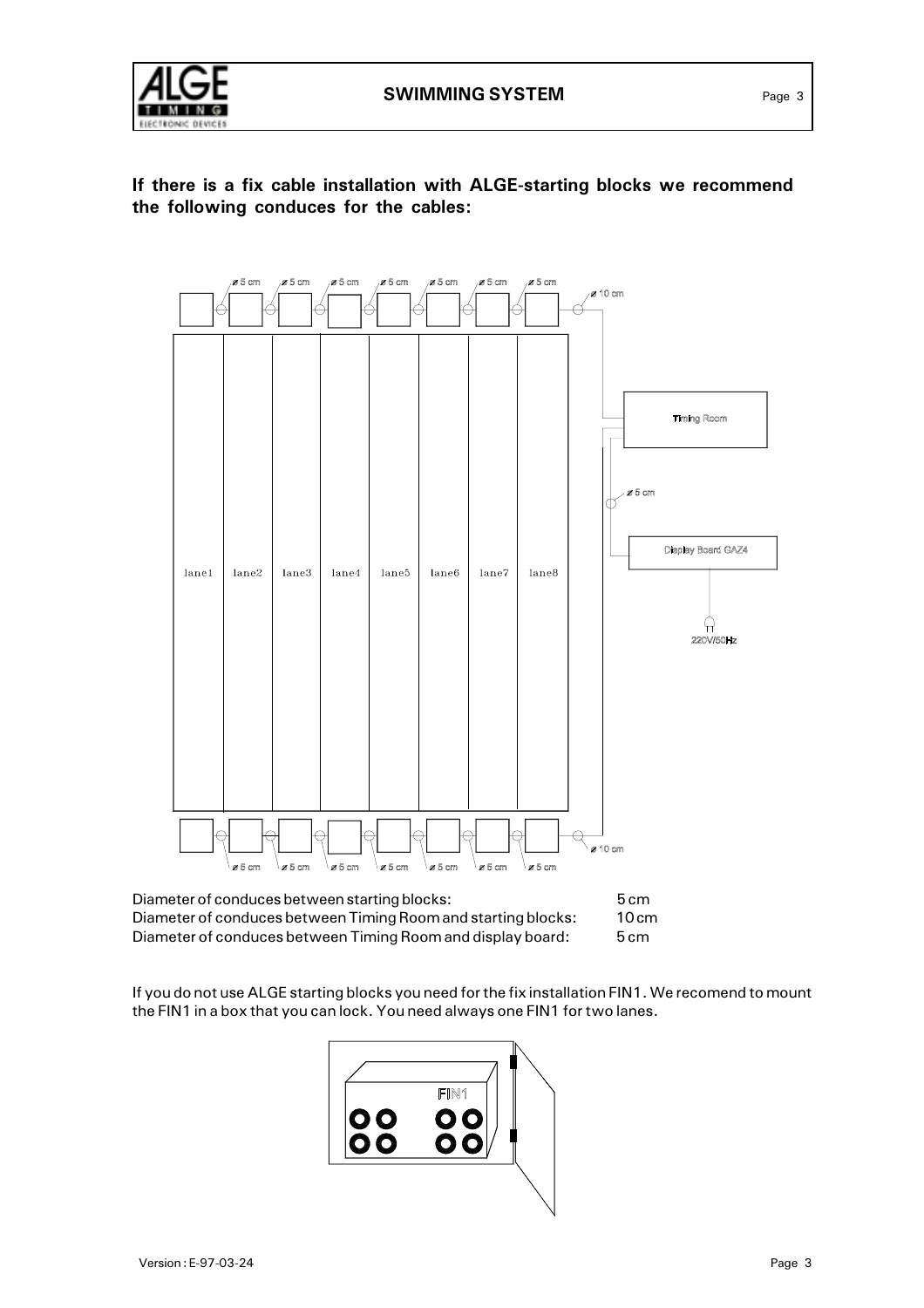

# Wiring Diagrams:

#### Without False Start System:

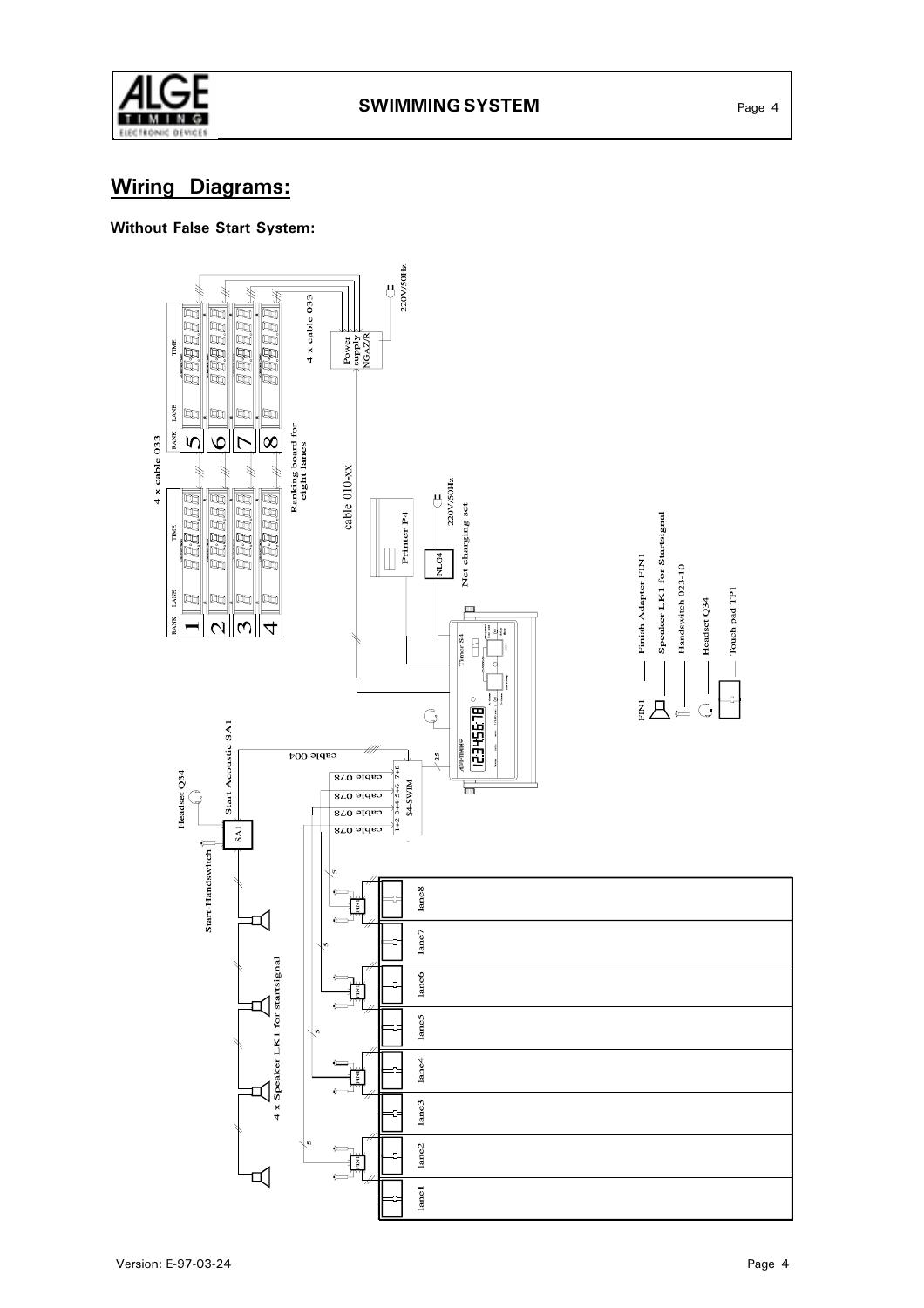

#### With False Start System:

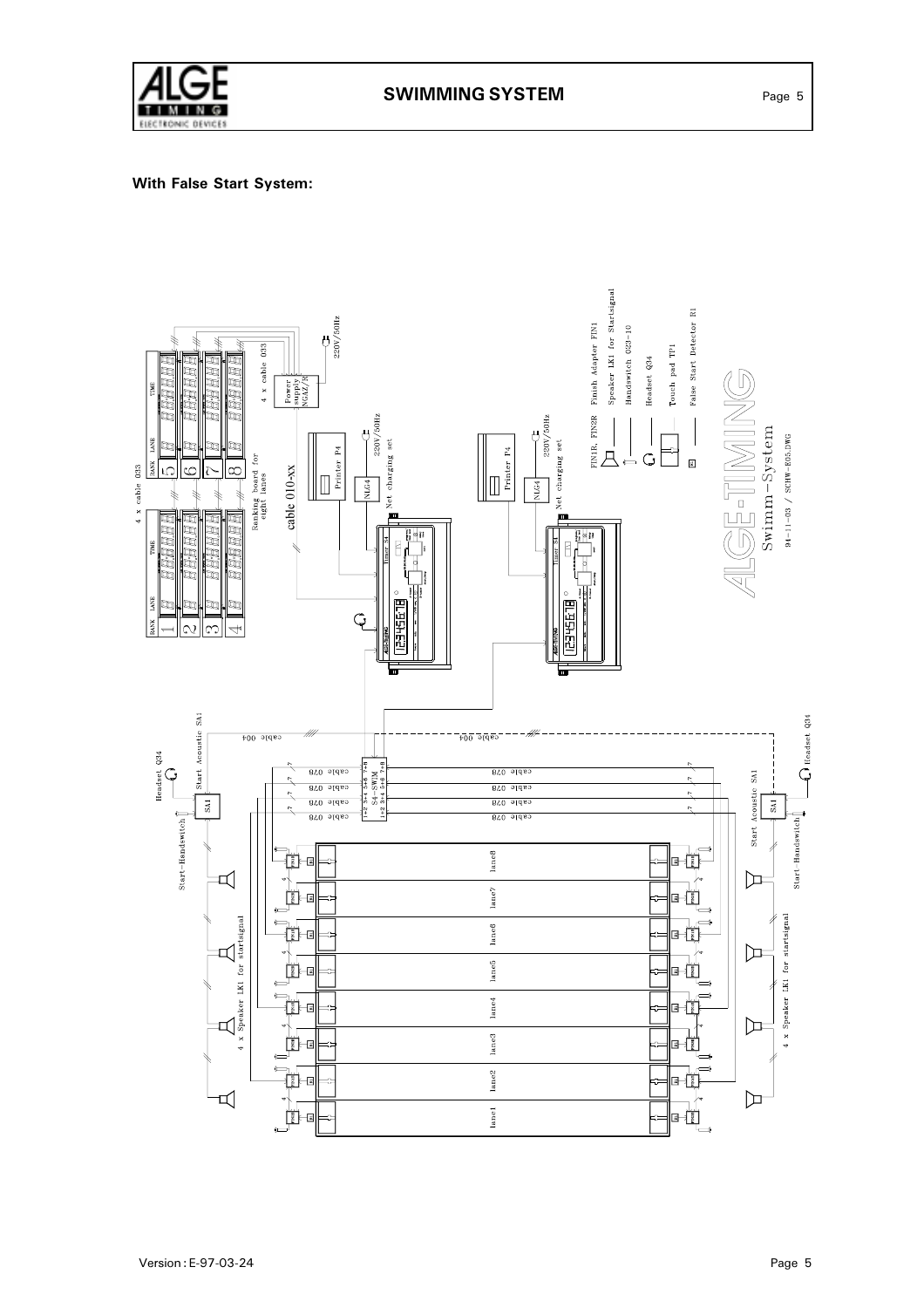

### Under Deck Installation:

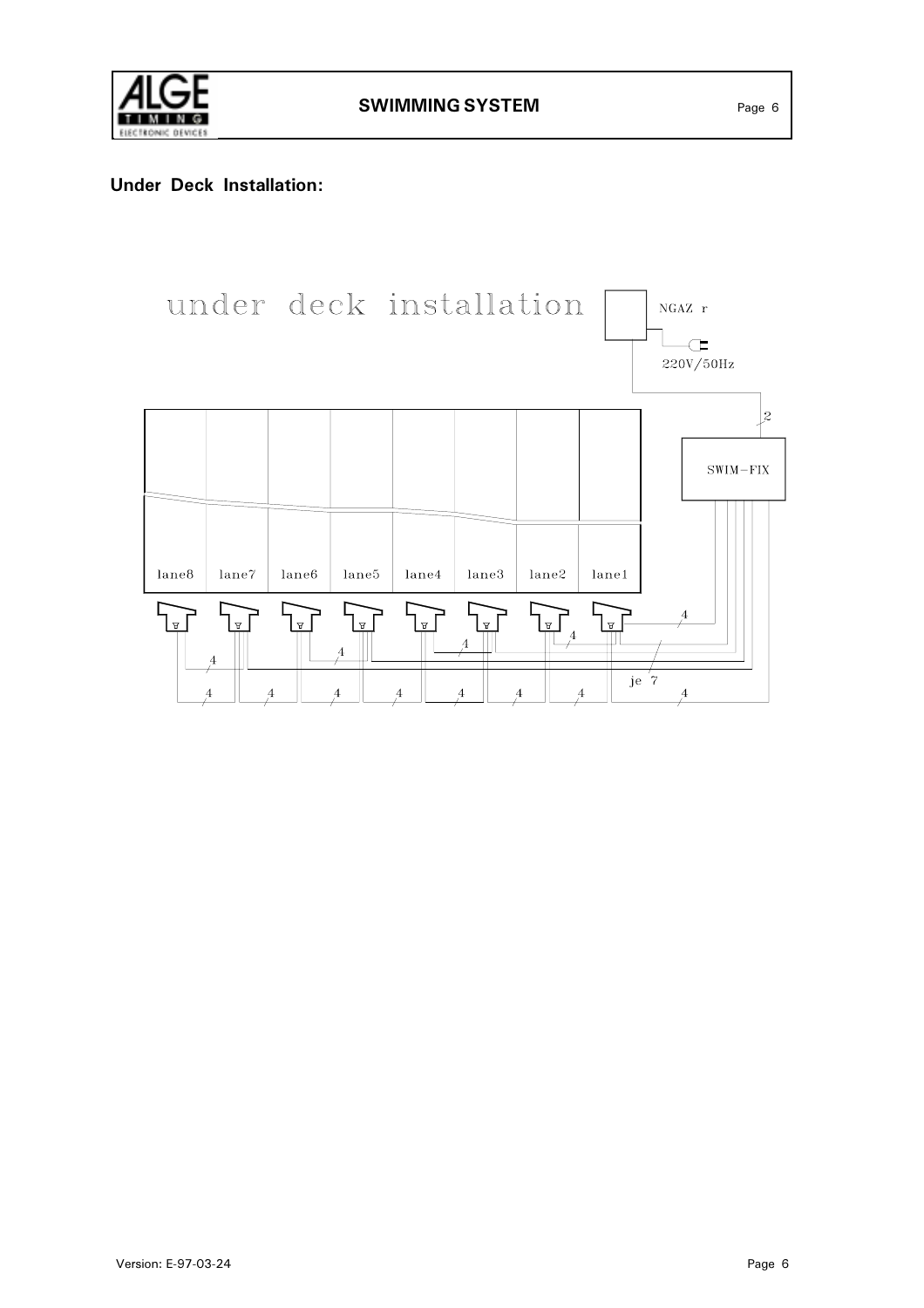

# Touch Pad TP24:

A touch pad is necessary for each lane. The whole yellow and black area is active as well as the black rubber on the top, which protects the athletes from injuries.

The frame and the backside of the touch pad is made of stainless steel. The active area is a synthetic material which gives the pressure of a touch to the tape switch below it. A impulse is caused by a pressure of about 3 kg.

The touch pad should be only in the water during the events. During the regular recreation swimming you must remove the touch pads. Use the ALGE touch pad cart to store them.

| mechanical dimensions: | 2444x910mm                             |
|------------------------|----------------------------------------|
| active area:           | 2410 x 900 mm and active top           |
| mounting:              | with fastening holder or customer made |
| weight:                | about 30 kg                            |

|                   | 2435                                              |
|-------------------|---------------------------------------------------|
| <b>AGE-TIMING</b> | <b>AGE-TIMING</b>                                 |
|                   | active area: 2410 x 900 mm<br>Ю<br>$\overline{5}$ |

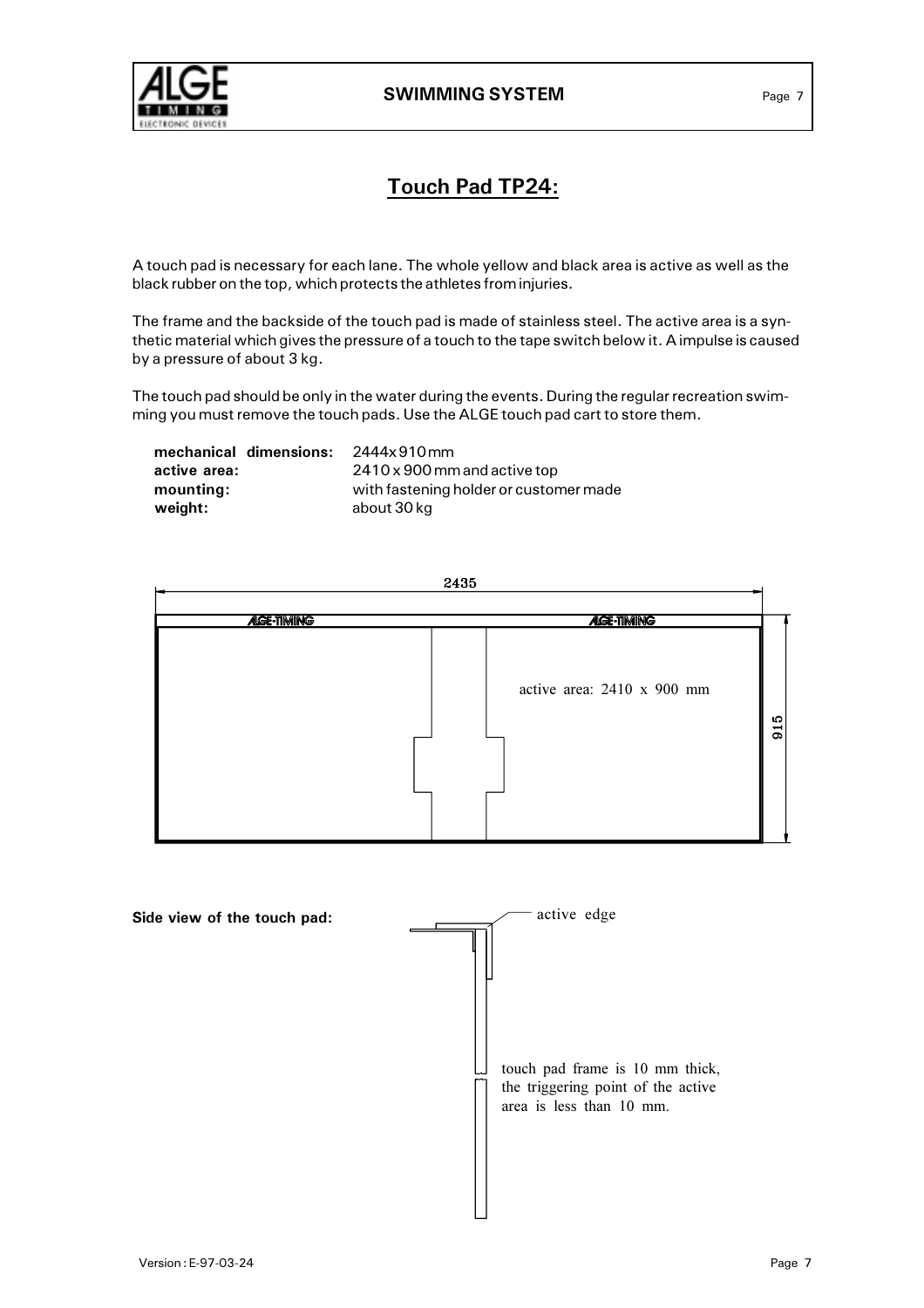

#### Mounting of the touch pad TP24:

Stanadard holder is the angle at the top of the touch pad. On request we can deliver the following mounting solutions:



The touch pad holder of the touch pad has a M6 screw, which is fixed on both sides just above the water level. You have to attach the touch pad to the pool wall that it is 30 cm above the water and 60 cm below the water.



If your use the touch pad TP24 in a swimming pool with a lane width of 2.5 m it is possible to fix two touch pad with one holder and one star-fastener.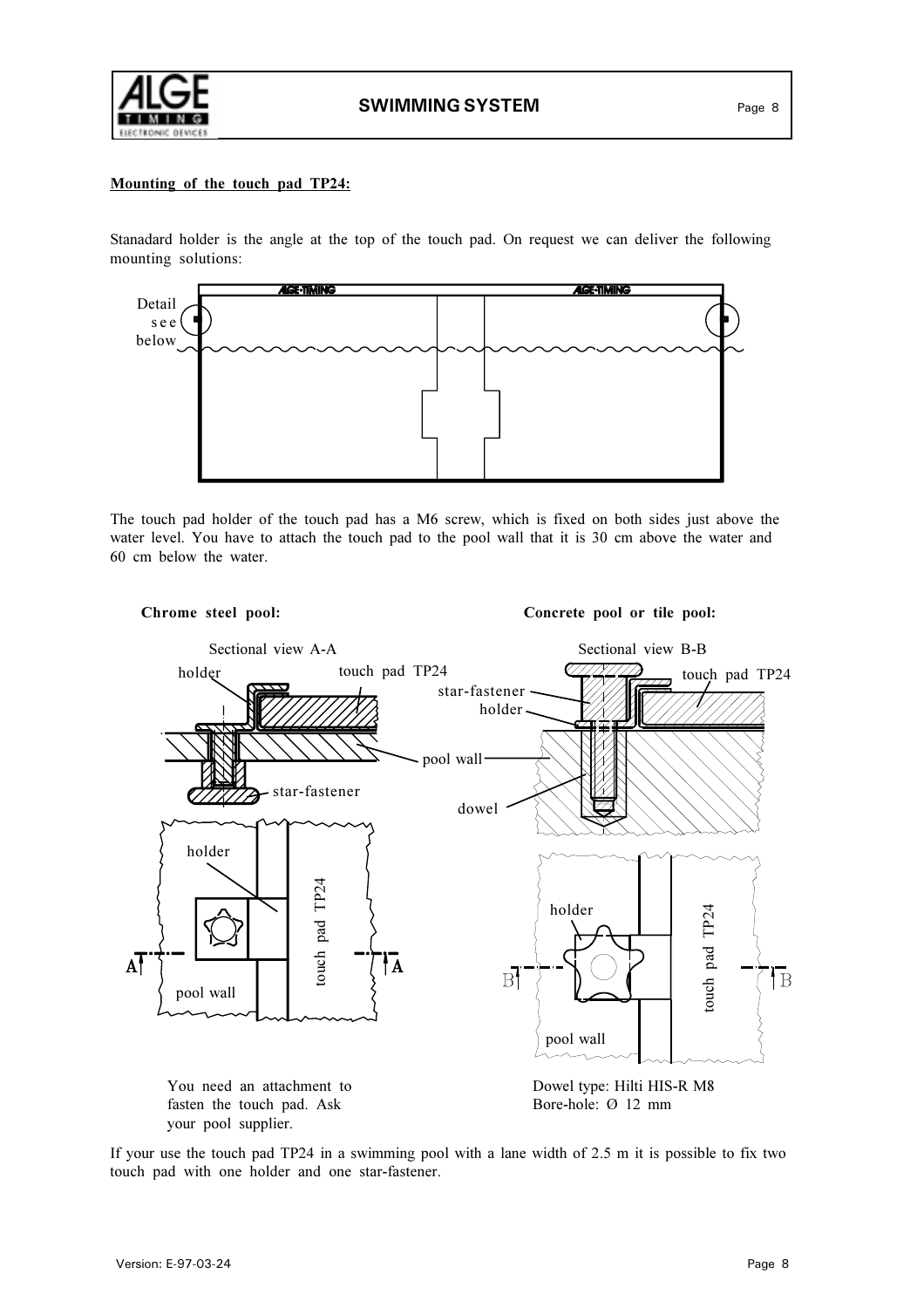

# Display Board GAZc

The display board shows the running time as well as the run time. You can use the display board the following way:

- one display board for each lane (ranking board)
- all times are shown on the same display board

#### Separate display board for each lane:

| RANK             | LANE | TIME<br>ALGE-SPORTS-TIMING | RANK   | LANE | TIME<br>ALGE-SPORTS-TIMING |
|------------------|------|----------------------------|--------|------|----------------------------|
|                  |      | o                          | =<br>۰ |      | n                          |
|                  | A    | A<br>ALCE-SPORTS-TIMING    |        | ۰    | ø<br>ALCE-SPORTS-TIMING    |
| ۰<br>宝           |      | $\Omega$                   |        |      | Ω                          |
|                  | А    | ø<br>ALCC-SPORTS-TIMING    |        | G    | ົ<br>ALCE-SPORTS-TIMING    |
| ۰<br>$^{\circ}$  |      | O                          |        |      | n<br>Ω                     |
| ۰<br>ø<br>o<br>o |      |                            |        |      |                            |
|                  |      | ALCE-SPORTS-TIMING<br>ົ    |        |      | ALCE-SPORTS-TIMING<br>c    |

A display board is for each lane necessary. The boards show the intermediate time and final time of each competitor as well as the lane in order of arrival (ranking).

Timer S4 adjustments: select with toggle switch (5) position "A-timer" or "B-timer"

#### Display board adjustments:

#### Thumb Wheel Switch:

| rank 1 | position 1 | top board, shows rank 1    |
|--------|------------|----------------------------|
| rank 2 | position 2 | shows rank 2               |
| rank 3 | position 3 | shows rank 3               |
| rank 4 | position 4 | shows rank 4               |
| rank 5 | position 5 | shows rank 5               |
| rank 6 | position 6 | shows rank 6               |
| rank 7 | position 7 | shows rank 7               |
| rank 8 | position 8 | lowest board, shows rank 8 |

Shift Switch: middle position

#### Power Supply:

As power supply you need the NGAZ/R, which is connected to the mains. The voltage has to be 220 V (also available NGAZ/R for 110 V). Each board is connected to the NGAZ/R with the cable 033 (Amphenol cable).